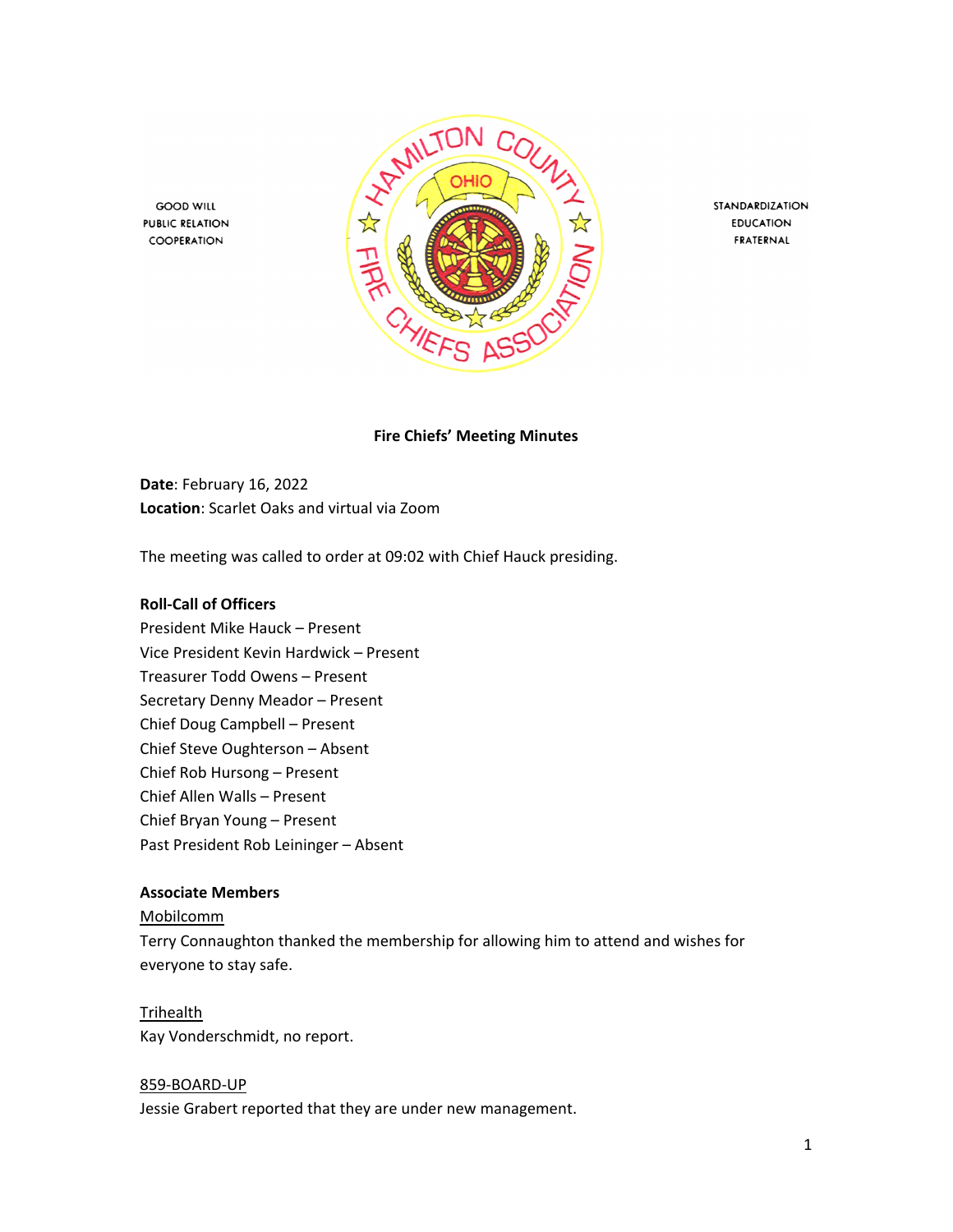# University of Cincinnati

Larry Bennett reported the pet therapy program is well underway. Contact HCCC if you need their services.

## UC Health

Regina Menninger, no report.

### 9258 Wealth Management

Pete Bohrofen reported the following are the top three performers for Ohio Deferred Comp:

- 1. Dodge & Cox
- 2. Vanguard Institutional Index
- 3. Templeton Foreign

It is expected the Federal Reserve will be hiking interest rates in the near future to try to slow down the rise of inflation.

## Tri State Peer Support Team

Amy Foley provided information on upcoming training and House Bill 545, which will provide privacy protections to peer support teams. The information is attached to these minutes.

## 1-800-BOARDUP

Tom Camp distributed a flyer to the membership, which is attached to these minutes.

### Scarlet Oaks

Johnny Mason reported that a new Fire and Rescue Academy class has started. Planning is underway to establish a paramedic program at Scarlet Oaks.

# **Regional Collaboration**

# **HCCC**

Director Andy Knapp reported the following:

- They are still 22 dispatchers under their authorized strength of 65.
- Negotiations with the union are continuing, and they will be moving to fact-finding in March.
- Closing on the new communications facility is expected on February 22.

It was asked if there was a contingency plan if the ranks of dispatchers continued to decrease. Director Knapp reported that at this time, supervisors and management are filling in open shifts. In order to move to 12-hour shifts to cover the schedule, the county commissioners would need to declare an emergency. He does not expect it will be necessary to make that declaration.

### EMA

Director Nick Crossley reported the following:

• Renovation of the new HCCC and EMA building will take approximately 12-16 months to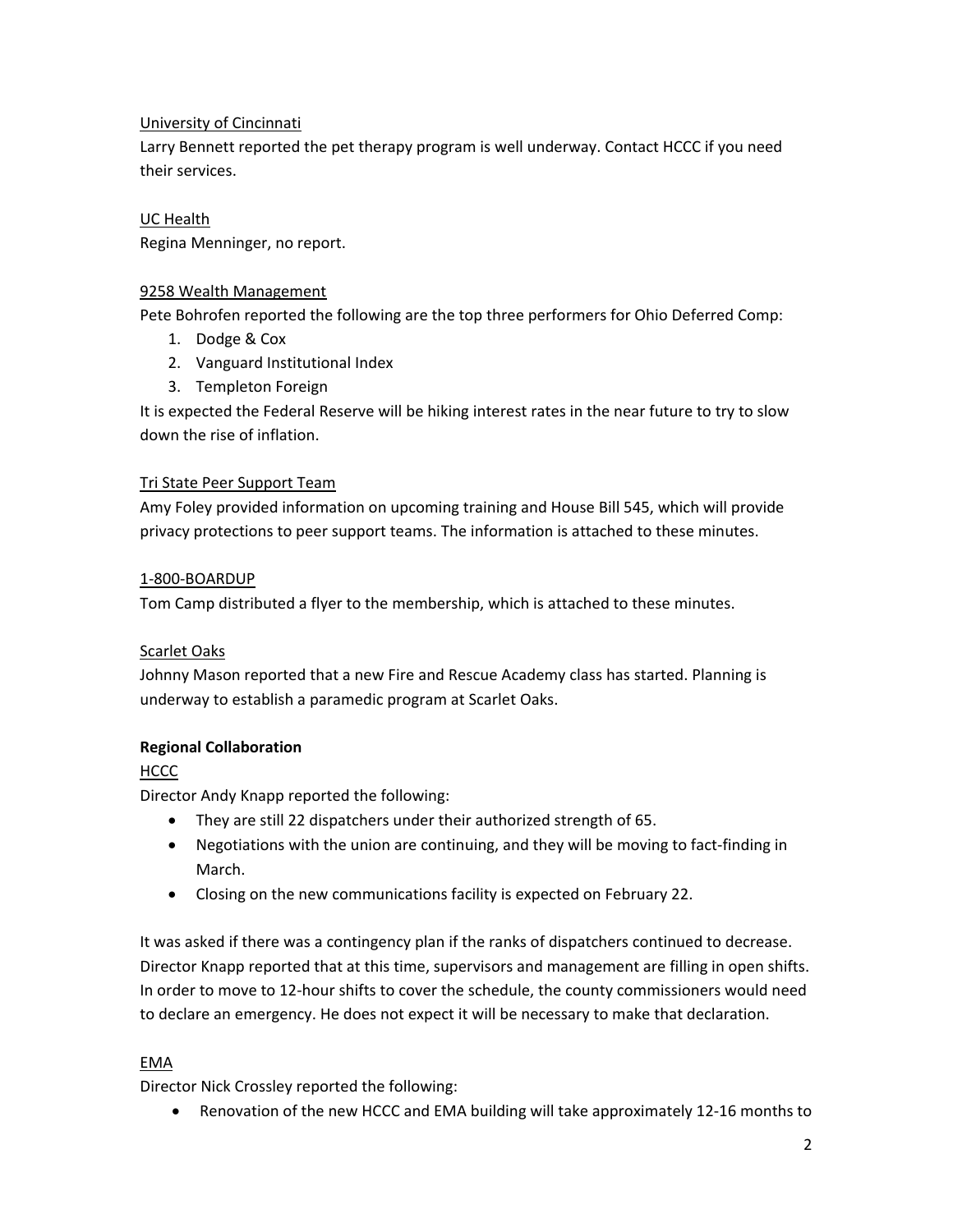complete.

- The cache of PPE is still adequate.
- The federal government approved the USAR drone program. Purchasing of equipment is underway.

Morgan Peterson reported that Severe Weather Awareness Week will be March 20-26. One of the goals for EMA in 2022 is to continue to build out the EOC Team.

Stephanie Dane reported that there are still openings for the ICS 300 class in April and the ICS 400 class in May. These will be offered again this fall.

## GCHMU

No report.

# USAR

Chief Tom Lakamp presented the USAR report, and a copy is attached to these minutes.

# PHCOC

Chief Owens reported the next Protocol Committee meeting will take place on February 25 at the IAFF 48 hall. EDS meets on March 25. Please check your emails for required Ohio stroke reporting.

# **HCFIU**

No report

# Treasurer

Chief Owens presented the financial report to the membership, which is attached to these minutes. Invoices will be emailed soon. Motion to accept the report by Chief Hursong, second by Chief Tom McCabe. Motion approved.

# President

Chief Hauck thanked the departments that previously stored the USAR vehicles, and reported that the board is exploring options for a permanent home for the vehicles and equipment.

# Vice President

Chief Hardwick reported the MCI equipment from the Red Cross is being stored in a trailer at Station 45. There is a chance to acquire a used ambulance from Forest Park to use rather than a trailer.

The FACE Team is making adjustments to the leadership team to help distribute the workload. There is interest from departments in northern Kentucky to join and make it a regional team.

Chief Hardwick yielded to Chief Young for the MCI drill update. The drill will be an active shooter